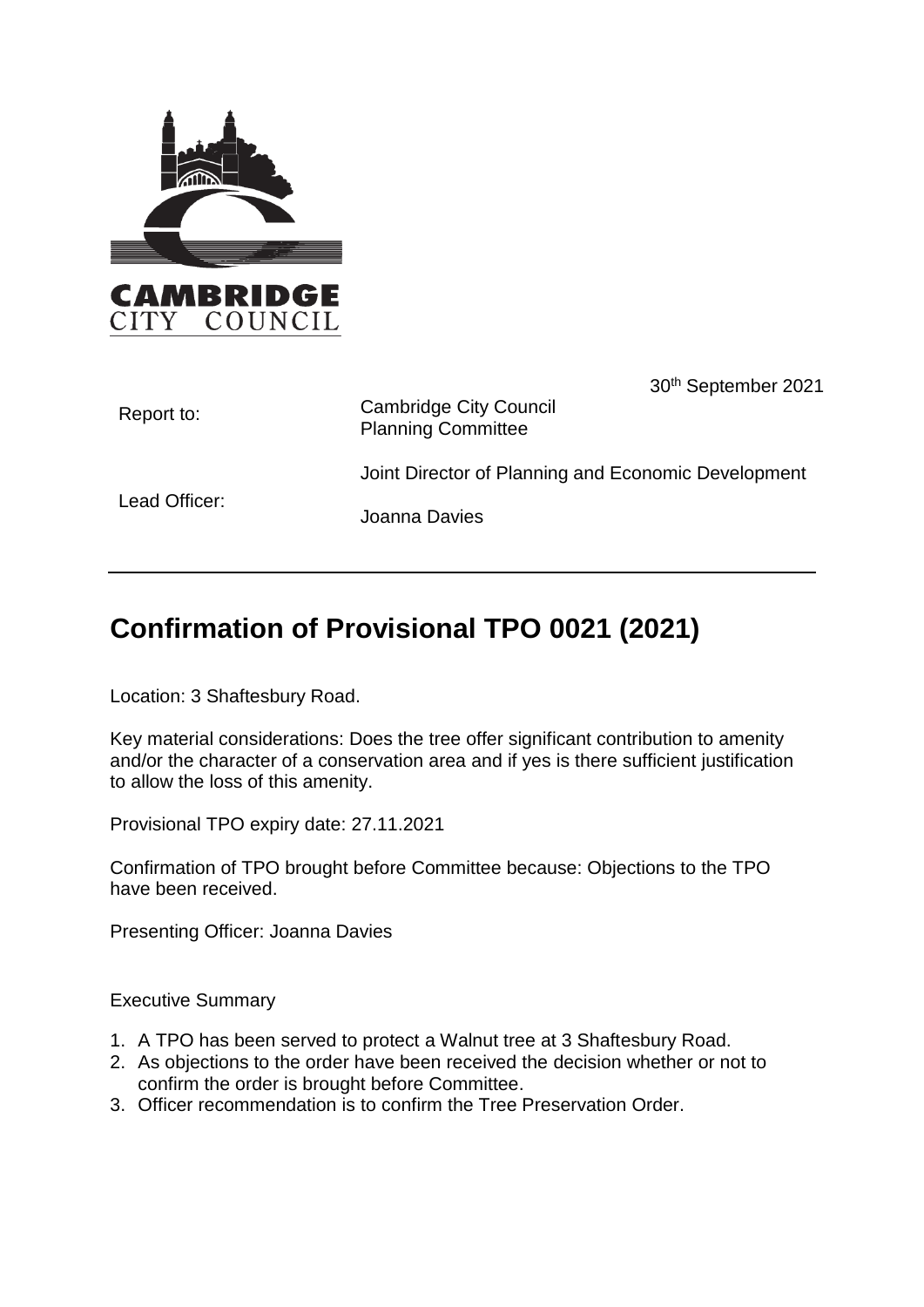Relevant planning history

- 4. A s.211 notice (works to trees in a conservation area) on behalf of 11 Clarendon Road was received notifying the council of intended works.
- 5. Works detailed in 21/0523/TTCA comprise a lateral reduction of 5m for safety and bring light to newly planted fruit trees and vegetable patch.
- 6. 21/0751/TTPO tree work application, also made of behalf of 11 Clarendon Road was made for a more considered reduction of 1.5m. This application has been granted permission under delegated powers.

Legislation and Policy

7. If it appears to a local planning authority that it is expedient in the interests of amenity to make provision for the preservation of trees or woodlands in their area, they may for that purpose make trees, groups of trees or woodlands the subject of a TPO

> Expedience - If there is a risk of trees being cut down or pruned in ways which would have a significant impact on their contribution to amenity it may be expedient to serve a Tree Preservation Order. In some cases, the Local Planning Authority may believe trees to be at risk generally from development pressure and therefore consider it expedient to protect trees without known, immediate threat. Where trees are clearly in good arboricultural management it may not be considered appropriate or necessary to serve a TPO.

> Amenity - While amenity is not defined in the Town and Country Planning Act, government guidance advises authorities develop ways of assessing the amenity value of trees in a structured and consistent way. Cambridge City Council Citywide Tree Strategy 2016 – 2026 sets out the criteria for assessing amenity in Policy P2 and considers visual, wider impact, atmospheric, climate change, biodiversity, historic/cultural and botanical benefits when assessing the amenity value of trees.

> Suitability - The impact of trees on their local surroundings should also be assessed, taking into account how suitable they are to their particular setting, the presence of other trees in the vicinity and the significance of any detrimental impact trees may have on their immediate surroundings.

# **Consultation**

8. A TPO must be served upon anyone who has an interest in land affected by the TPO. This includes neighbours, who may have a common law right to prune overhang branches back to the boundary.

Representations from members of the public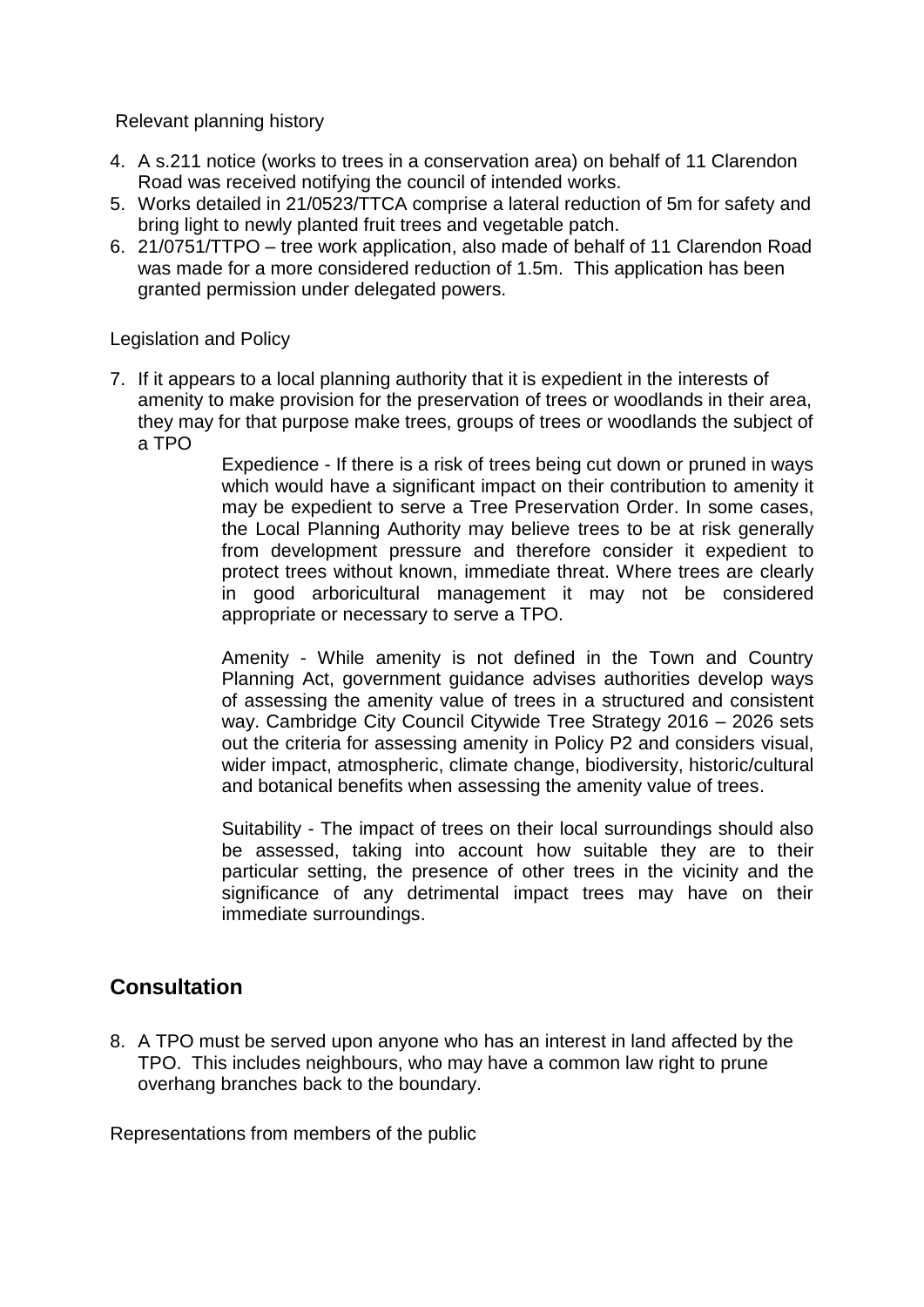- 9. Representation have been received from 3 Shaftesbury Road.
- 10.The representations can be summarised as follows:
	- The tree is self-set.
	- Owners often have to remove seedlings.
	- Tree is large and overhangs neighbours garden, there are concerns about safety.
	- TPO is not warranted because tree is already protected by conservation area location.

#### The Tree

11.The Walnut is mature specimen located in the back garden of the property.

#### Officer Assessment

#### **Expedience**

12.A s.211 Notice was received detailing works that would be detrimental to the tree's health and therefore contribution to amenity.

#### **Amenity**

13.The tree's public visual amenity contribution is limited but the tree contributes significantly to the general greening of the conservation area, and its enjoyment by residents, biodiversity, climate change mitigation, pollution mitigation and it has historic/cultural interest.

# **Suitability to site**

14.No evidence has been presented to suggest that the tree is at risk of part or whole failure or that it is causing damage to the boundary wall. The tree does not dominate the surrounding gardens.

#### **Justification for works proposed**

15.Reasons given for the proposed works are not considered to outweigh the originally proposed work would have on the tree's health. The species is prone to decay form large pruning wounds.

# **Response to objections**

16.The self-set nature of the tree does not alter its amenity value or suitability to the site.